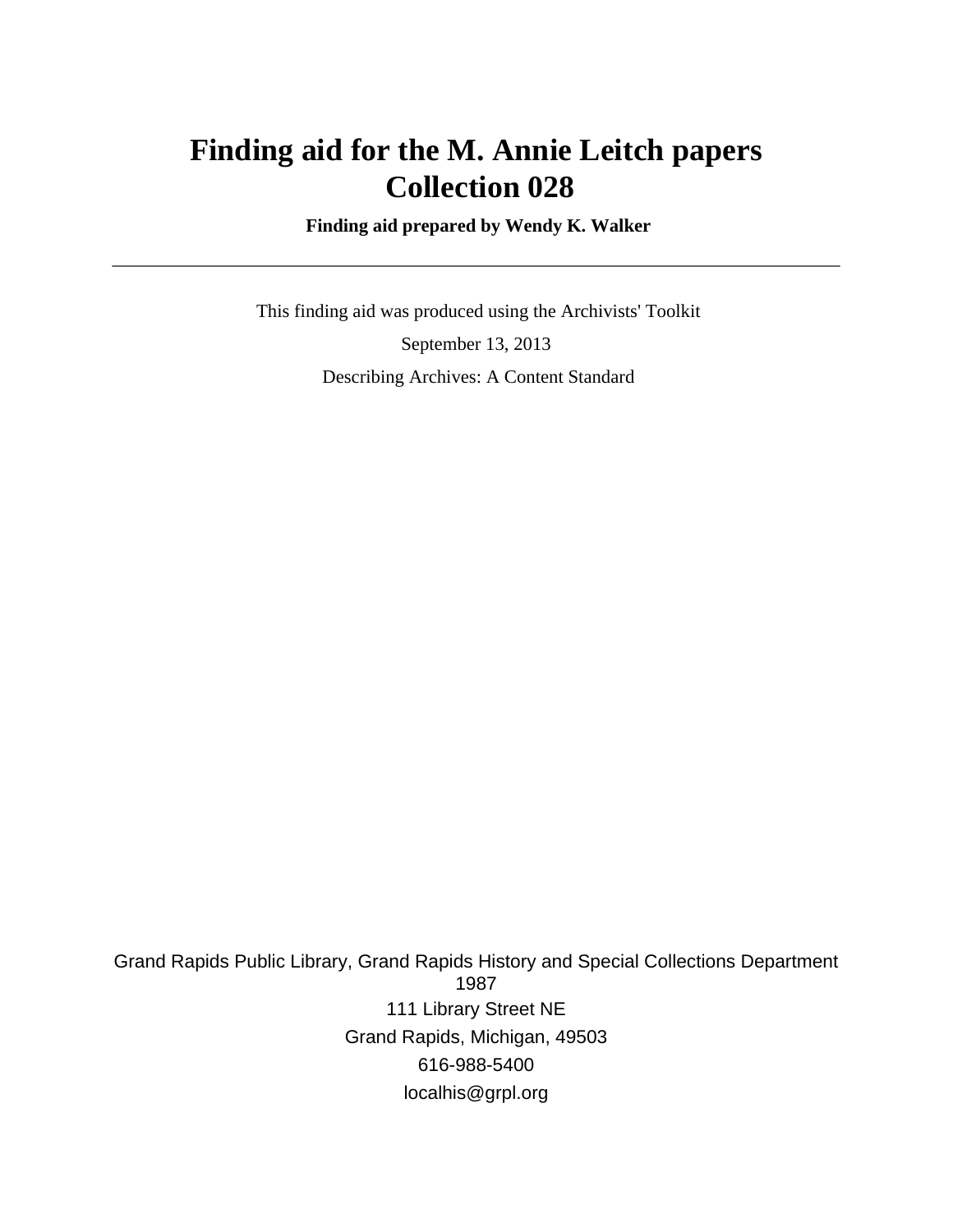# **Table of Contents**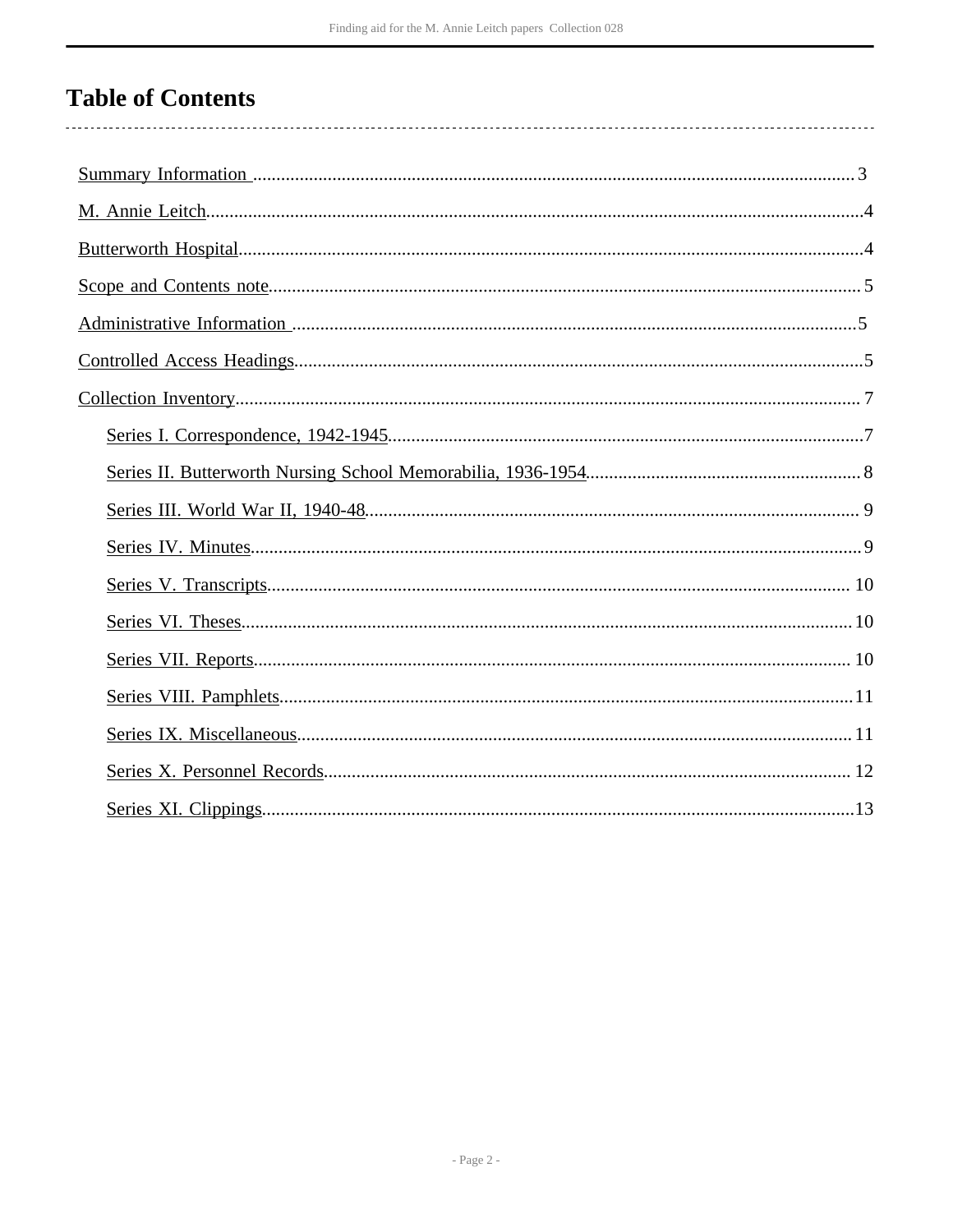# <span id="page-2-0"></span>**Summary Information**

| <b>Repository</b> | Grand Rapids Public Library, Grand Rapids History and Special<br><b>Collections Department</b>                                                                                                                                                                                                                                                                                                                                                                                                                                                                                                                                                                                                                                                                                                                                                                                                                                                                                                            |
|-------------------|-----------------------------------------------------------------------------------------------------------------------------------------------------------------------------------------------------------------------------------------------------------------------------------------------------------------------------------------------------------------------------------------------------------------------------------------------------------------------------------------------------------------------------------------------------------------------------------------------------------------------------------------------------------------------------------------------------------------------------------------------------------------------------------------------------------------------------------------------------------------------------------------------------------------------------------------------------------------------------------------------------------|
| <b>Creator</b>    | Leitch, M. Annie, 1894-1989                                                                                                                                                                                                                                                                                                                                                                                                                                                                                                                                                                                                                                                                                                                                                                                                                                                                                                                                                                               |
| <b>Title</b>      | M. Annie Leitch papers                                                                                                                                                                                                                                                                                                                                                                                                                                                                                                                                                                                                                                                                                                                                                                                                                                                                                                                                                                                    |
| Date [inclusive]  | 1936-1984                                                                                                                                                                                                                                                                                                                                                                                                                                                                                                                                                                                                                                                                                                                                                                                                                                                                                                                                                                                                 |
| <b>Extent</b>     | 2.0 Linear feet Five boxes                                                                                                                                                                                                                                                                                                                                                                                                                                                                                                                                                                                                                                                                                                                                                                                                                                                                                                                                                                                |
| Language          | English                                                                                                                                                                                                                                                                                                                                                                                                                                                                                                                                                                                                                                                                                                                                                                                                                                                                                                                                                                                                   |
| <b>Abstract</b>   | M. Annie Leitch (1894-1989) was the Director of Nursing at the School<br>of Nursing at Butterworth Hospital in Grand Rapids, Michigan from<br>1936-1952. Throughout her career, Ms. Leitch promoted professionalism<br>in nursing, encouraged the proper recognition of its practitioners and<br>possessed a keen interest in the history of nursing. For these reasons<br>she chose to make public her collection of papers and memorabilia.<br>The bulk of the collection relates to the contributions of Ms. Leitch and<br>Butterworth Hospital nurses to World War II, through enlisted service<br>and recruiting efforts at home. The collection also includes a considerable<br>amount of memorabilia from the Butterworth School of Nursing for the<br>classes of 1936 to 1954. It contains the following series: correspondence,<br>Butterworth Nursing School memorabilia, World War II, minutes,<br>transcripts, theses, reports, pamphlets, miscellaneous, personnel records<br>and clippings. |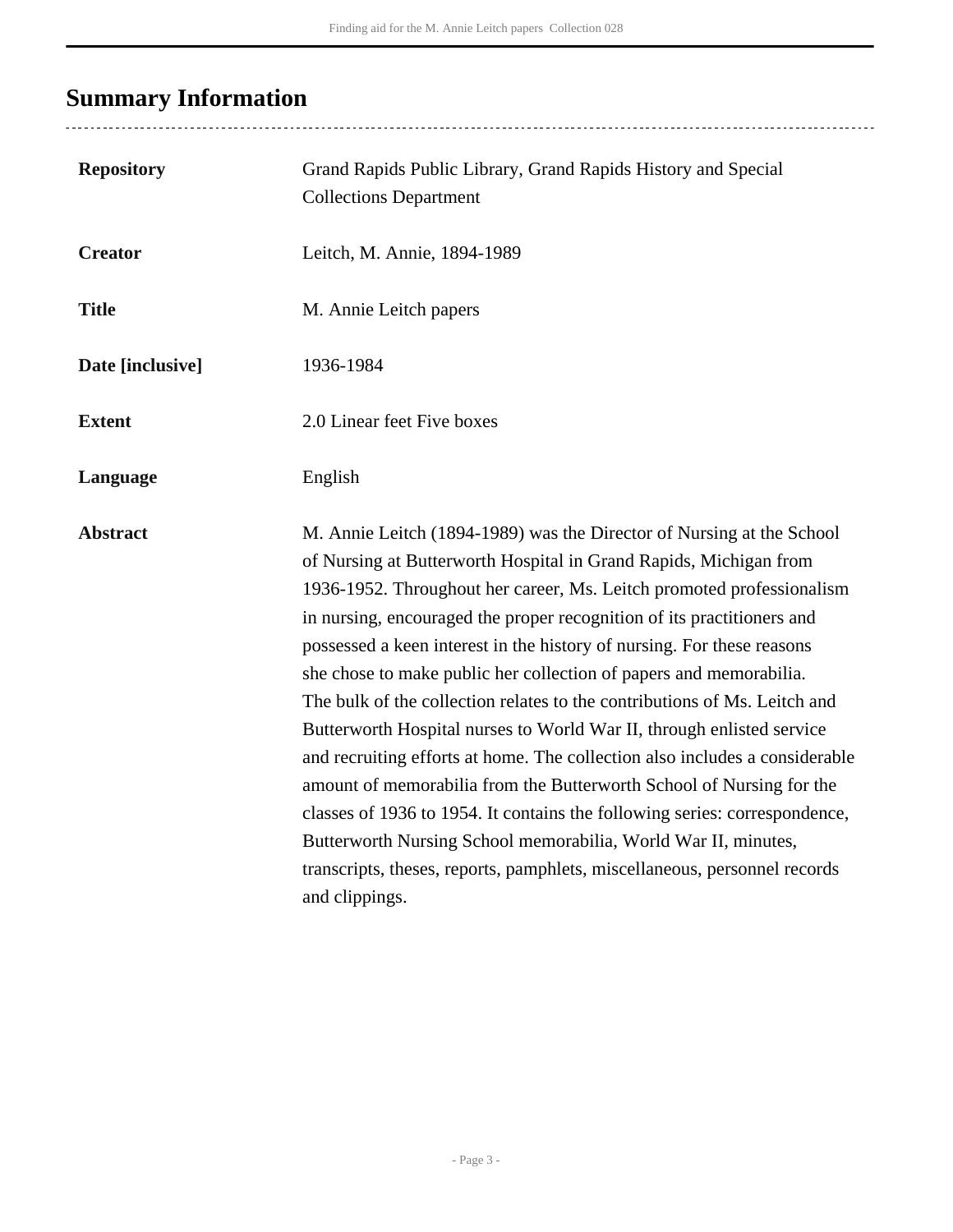# <span id="page-3-0"></span>**M. Annie Leitch**

M. Annie Leitch was born in Ontario, Canada to Alexander Leitch and Annie McEachern of Scotland. She developed an early interest in health due to family illnesses and death, including the loss of her mother when Annie was five years old. She began teaching at age 17 and planned to specialize in history or English, but changed her field when the topic of hygiene was introduced. World War I piqued her interest in becoming a nurse and she promptly entered Winnipeg General Hospital School of Nursing in 1917. Her studies were interrupted due to illness, but she completed the program in 1924.

After two years work at a clinic upon graduation, she began work at Butterworth Hospital, but soon left to become Assistant Director at Jackson Hospital. In subsequent years she worked as an instructor at Women's Hospital in Detroit and Grace Hospital and then as Educational Director at University Hospital in Ann Arbor. During this time she also completed her Masters Degree in Nursing School Administration.

In August 1936, M. Annie Leitch returned to Butterworth Hospital to be Director of Nursing and the School of Nursing. Upon accepting her duties, she found the nursing program in a great state of confusion, as were most programs at that time. While there she established classrooms, improved the library, attended and sent other personnel to professional conferences, developed a recreation program for student nurses, fought against anti-nursing biases and instituted an eight-hour work day for nurses. Her most admirable accomplishments involved World War II, during which she worked under desperate conditions to maintain an able nursing staff while her student nurses were serving overseas in growing numbers. She kept contact through correspondence with the enlisted nurses and provided them a much-needed feeling of closeness to home. Leitch also served as president of state and district nursing associations and was a member of the Michigan State Board of Registered Nurses. She retired from Butterworth Hospital in 1952.

# <span id="page-3-1"></span>**Butterworth Hospital**

Butterworth Hospital is a non-profit corporation, organized in 1873. On February 11, 1873, the first recorded meeting of St. Marks Church Home, from which Butterworth Hospital developed, was held on the west side of what is now Bond Avenue, just south of Crescent Street. In 1876 articles of association were executed incorporating the church home under the name of St. Marks Home and Hospital. The construction of the new St. Marks Hospital began in 1888 after a sizable donation by Richard Butterworth. In 1894 the name was changed to Butterworth Hospital, and all connection with St. Marks Church was dissolved in 1902. A new building was erected in 1925 and the hospital has undergone many structural changes and improvements since that time.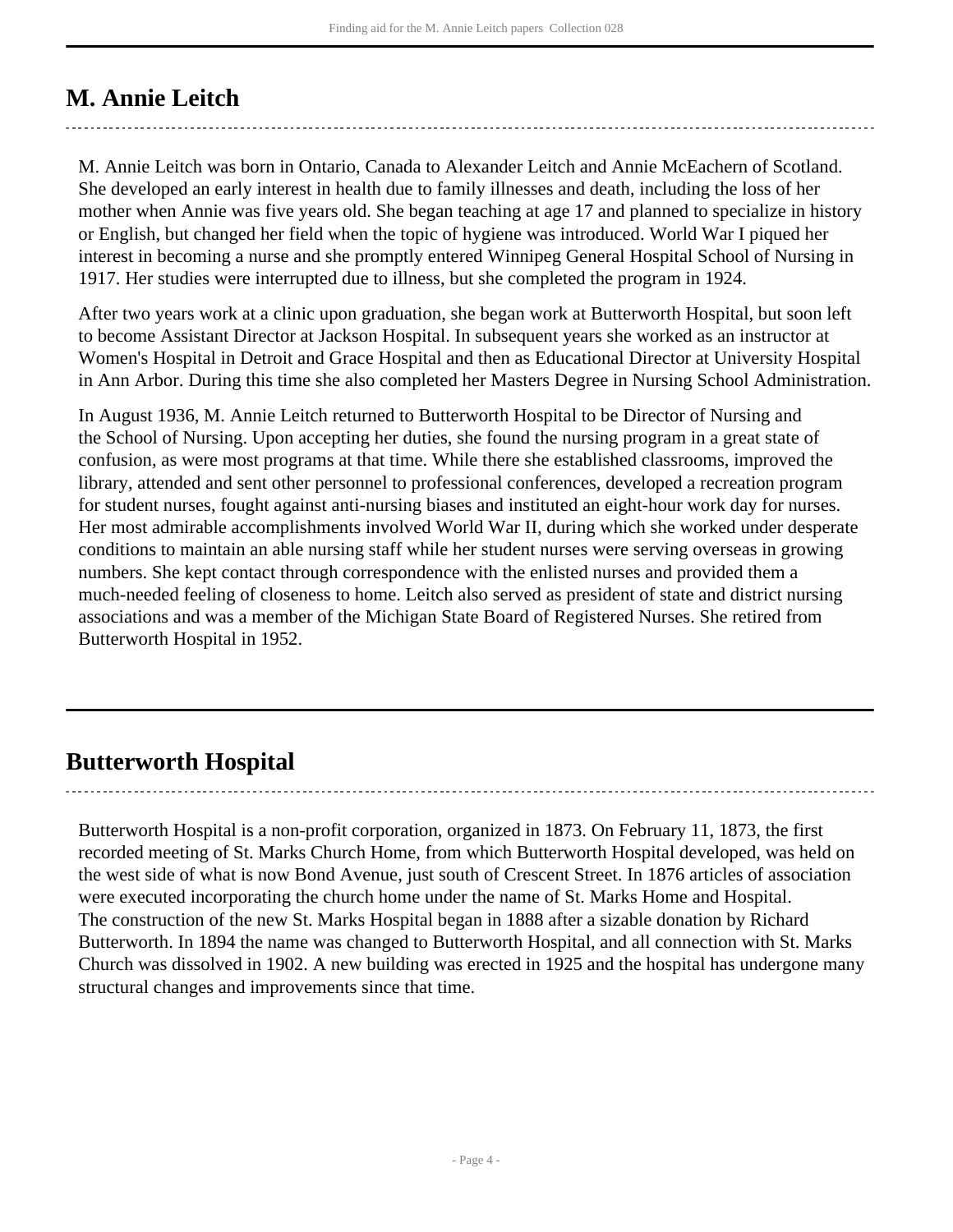## <span id="page-4-0"></span>**Scope and Contents note**

The bulk of the collection relates to the contributions of Leitch and the Butterworth Hospital nurses to World War II through efforts to maintain an effective nursing staff at home and enlisted service abroad respectively. Another large portion of the collection consists of Butterworth Hospital Nursing School memorabilia for the classes of 1936 to 1954. The collection contains the following series: correspondence, Butterworth Nursing School memorabilia, World War II, minutes, transcripts, theses, reports, pamphlets, miscellaneous, personnel records and clippings.

## <span id="page-4-1"></span>**Administrative Information**

#### **Publication Information**

Grand Rapids Public Library, Grand Rapids History and Special Collections Department 1987

### **Immediate Source of Acquisition note**

M. Annie Leitch, accession number 0000.031

# <span id="page-4-2"></span>**Controlled Access Headings**

#### **Corporate Name(s)**

- Butterworth Hospital (Grand Rapids, Mich.). School of Nursing.
- Butterworth Hospital (Grand Rapids, Mich.).

#### **Geographic Name(s)**

• Grand Rapids (Mich.) -- History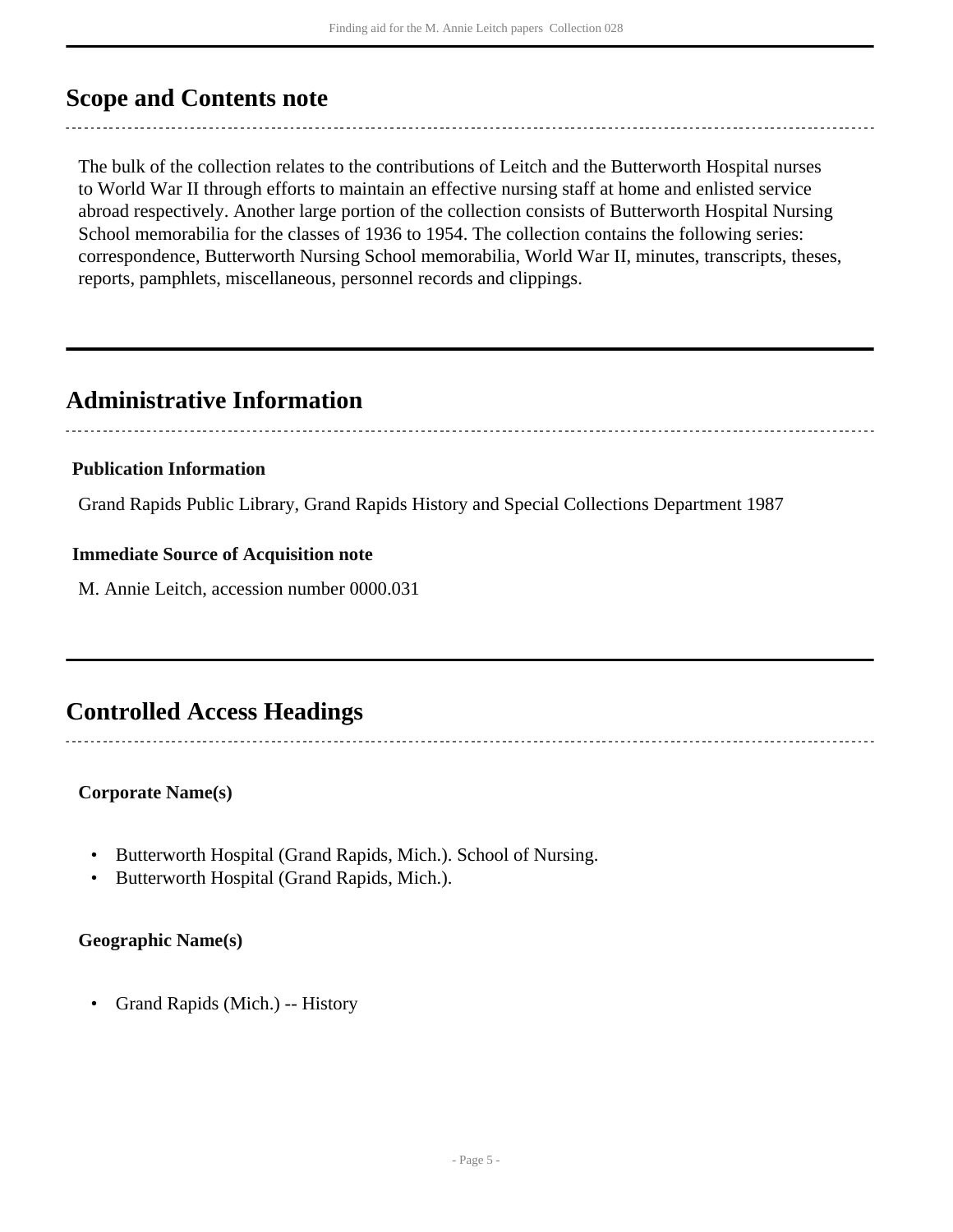### **Subject(s)**

- Hospitals -- Michigan -- Grand Rapids -- History
- Nursing -- History
- Nursing schools -- Michigan -- Grand Rapids
- World War, 1939-1945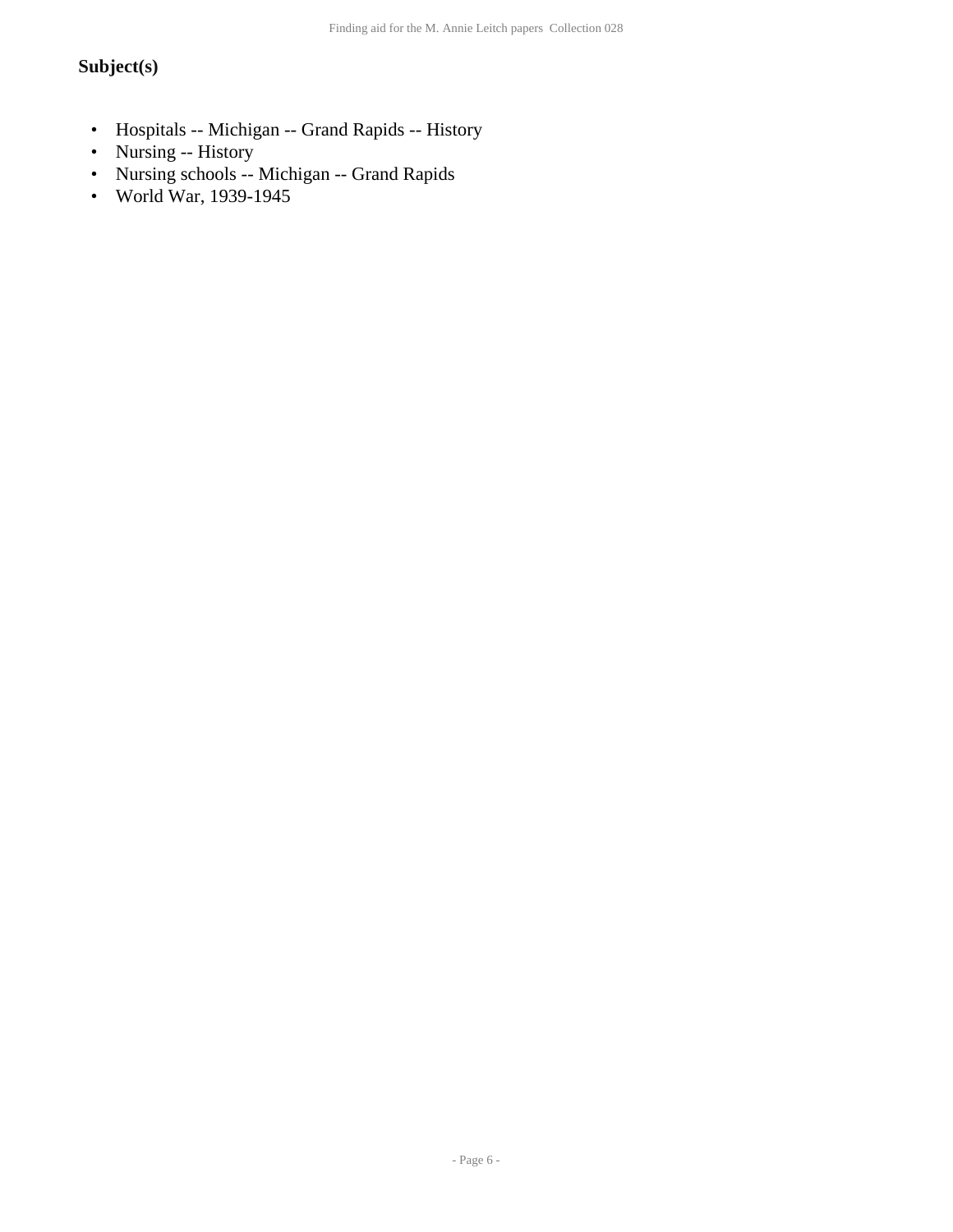## <span id="page-6-0"></span>**Collection Inventory**

#### <span id="page-6-1"></span>**Series I. Correspondence, 1942-1945**

#### **Scope and Contents note**

Consists of originals and transcriptions of letters, notes, postcards, V-mail, etc. from Butterworth nurses serving in various theaters of World War II to Leitch, Director of Butterworth Nursing School. Originals are arranged chronologically. The transcriptions follow, arranged categorically by theater of war and then chronologically. Also includes letters from Ms. Leitch to the nurses and their parents. 1942-1946. Arranged by category and chronologically

|                                            | <b>Box</b>   | <b>Folder</b>  |
|--------------------------------------------|--------------|----------------|
| 1942-1943                                  | $\mathbf{1}$ | $\mathbf{1}$   |
| 1944                                       | $\mathbf{1}$ | $\overline{2}$ |
| 1945-1946, n.d.                            | $\mathbf{1}$ | 3              |
| Francis Bacon and Laurine Smith, 1941-1945 | $\mathbf{1}$ | $\overline{4}$ |
| Transcriptions, U. S., 1942-1946           | $\mathbf{1}$ | 5              |
| Transcriptions, Europe, 1941-1945          | $\mathbf{1}$ | 6              |
| Transcriptions, N. Africa/Italy, 1943-1945 | $\mathbf{1}$ | 7              |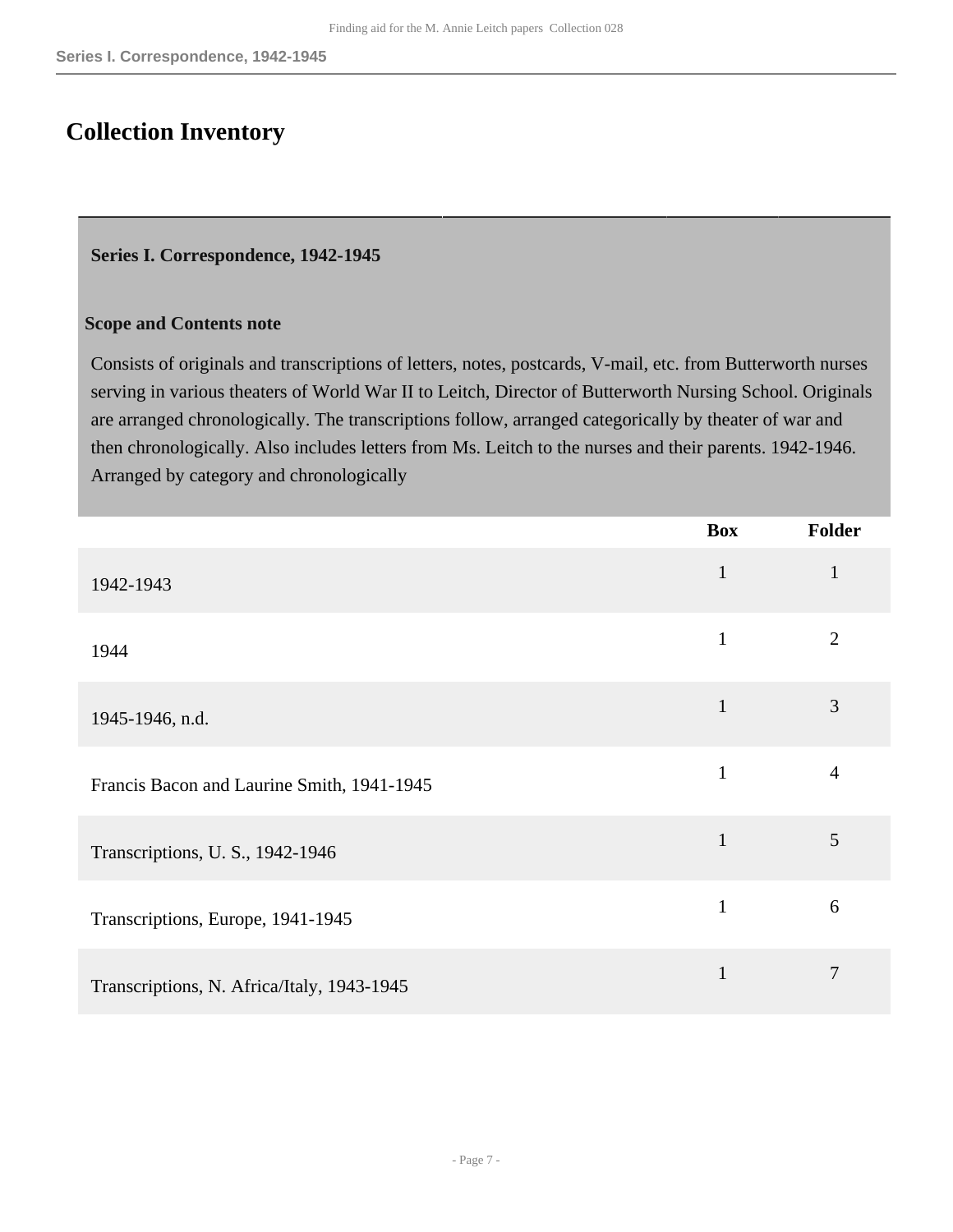| Transcriptions, S. Pacific/Australia, 1943-1945 |    |
|-------------------------------------------------|----|
| Transcriptions, Iran, 1943-1945                 | Q  |
| Misc., 1942-1945                                | 10 |

### <span id="page-7-0"></span>**Series II. Butterworth Nursing School Memorabilia, 1936-1954**

### **Scope and Contents note**

Consists of programs from various nursing school events, graduation announcements, yearbooks, clippings and photographs grouped by graduating class to which they relate. Also includes an unarranged folder of photographs. 1936-1950. Arranged chronologically by graduating class.

|                              | <b>Box</b>     | Folder |
|------------------------------|----------------|--------|
| Classes of 1936-9            | $\overline{2}$ | 11     |
| Class of 1940                | $\overline{2}$ | 12     |
| Classes of 1941-3            | $\overline{2}$ | 13     |
| Classes of 1944-6            | $\overline{2}$ | 14     |
| <b>Classes of 1947-51</b>    | $\overline{2}$ | 15     |
| <b>Classes of 1952-54</b>    | $\overline{2}$ | 16     |
| Capping Exercises, 1937-1950 | $\overline{2}$ | 17     |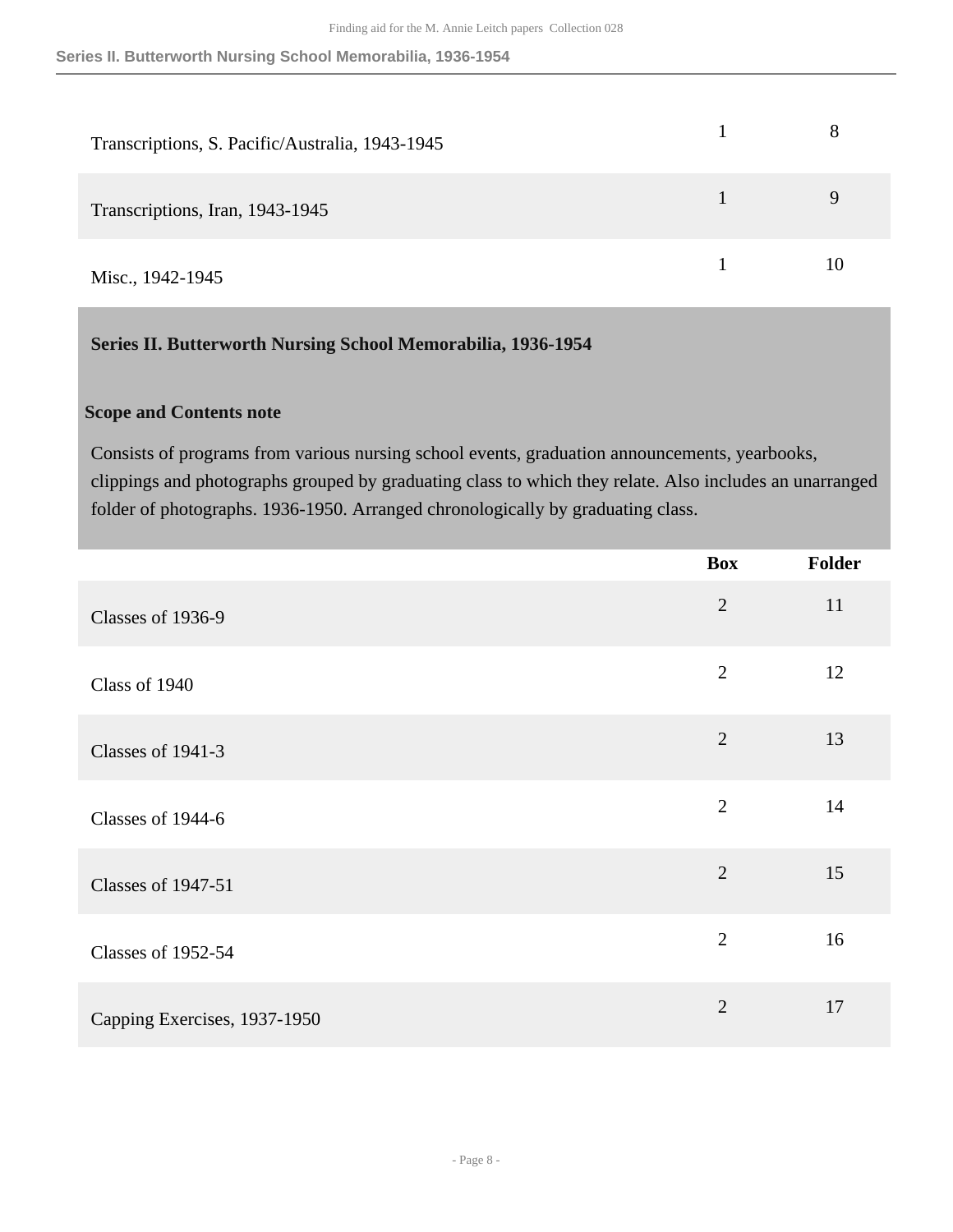| Photographs, ca.1940 |  |
|----------------------|--|

#### <span id="page-8-0"></span>**Series III. World War II, 1940-48**

#### **Scope and Contents note**

Consists of minutes and correspondence relating to the War Manpower Commission and the Nursing Council for War Service, 1940-1945. Also includes photos, pamphlets, clippings, a book and insignia relating to the Cadet Nurse Corps, ca. 1940-48. Arranged categorically, chronologically.

|                                     | Box | <b>Folder</b> |
|-------------------------------------|-----|---------------|
| Councils and Commissions, 1940-1945 | 3   | 19            |
| Cadet Nurse Corps, ca. 1940-1948    | 3   | $20 - 21$     |

#### <span id="page-8-1"></span>**Series IV. Minutes**

#### **Scope and Contents note**

Consists of minutes of the Nursing Committee of the Board of Trustees of Butterworth Hospital, the Practical Nurse Committee of the Kent County Council on Community Nursing and the Michigan Council on Community Nursing. 1936-1952, not inclusive. Arranged categorically and chronologically.

|                                                              | <b>Box</b> | <b>Folder</b> |
|--------------------------------------------------------------|------------|---------------|
| Nursing Committee of the Board of Trustees, 1936-42, 1944-52 | 3          | 22-4          |
| Practical Nurse Committee, 1947-52                           | 3          | 25            |
| Michigan Council on Community Nursing, 1946-47               | 3          | 26            |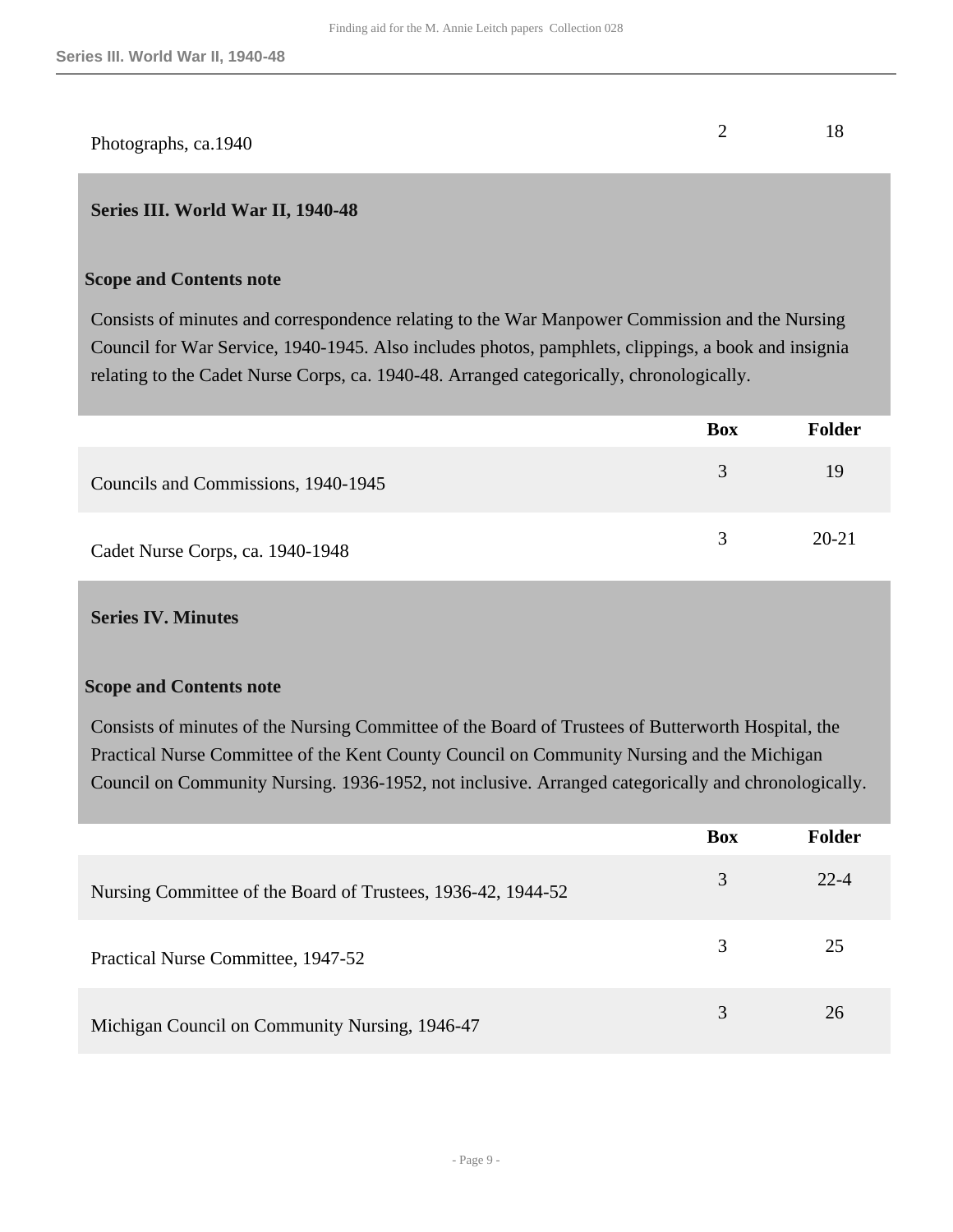### <span id="page-9-0"></span>**Series V. Transcripts**

#### **Scope and Contents note**

Contains transcripts of interviews of Leitch by Gordon Olson, Grand Rapids City Historian, 1981, tapes of which are located in the Michigan Room's Oral History Collection. Arrangement corresponds to tapes. Also includes transcripts of two separate radio broadcasts of Leitch, one a discussion with then Michigan Governor Murray D. VanWagoner, 1942 and 1943, arranged chronologically. Arranged as listed.

|                          | <b>Box</b> | <b>Folder</b> |
|--------------------------|------------|---------------|
| Oral History Tapes, 1981 | 4          | 27            |
| Radio Broadcasts, 1942-3 |            | 28            |

#### <span id="page-9-1"></span>**Series VI. Theses**

#### **Scope and Contents note**

Consists of various undated research notes and drafts of an introduction to this collection by Gordon Olson, Grand Rapids City Historian, and various theses by Leitch relating to the nursing profession and nursing education, 1934-1958. No arrangement.

|                               | <b>Box</b> | <b>Folder</b> |
|-------------------------------|------------|---------------|
| Collection introduction, n.d. | 4          | 29            |
| Misc., 1934-1958              | 4          | 30            |
|                               |            |               |

<span id="page-9-2"></span>**Series VII. Reports**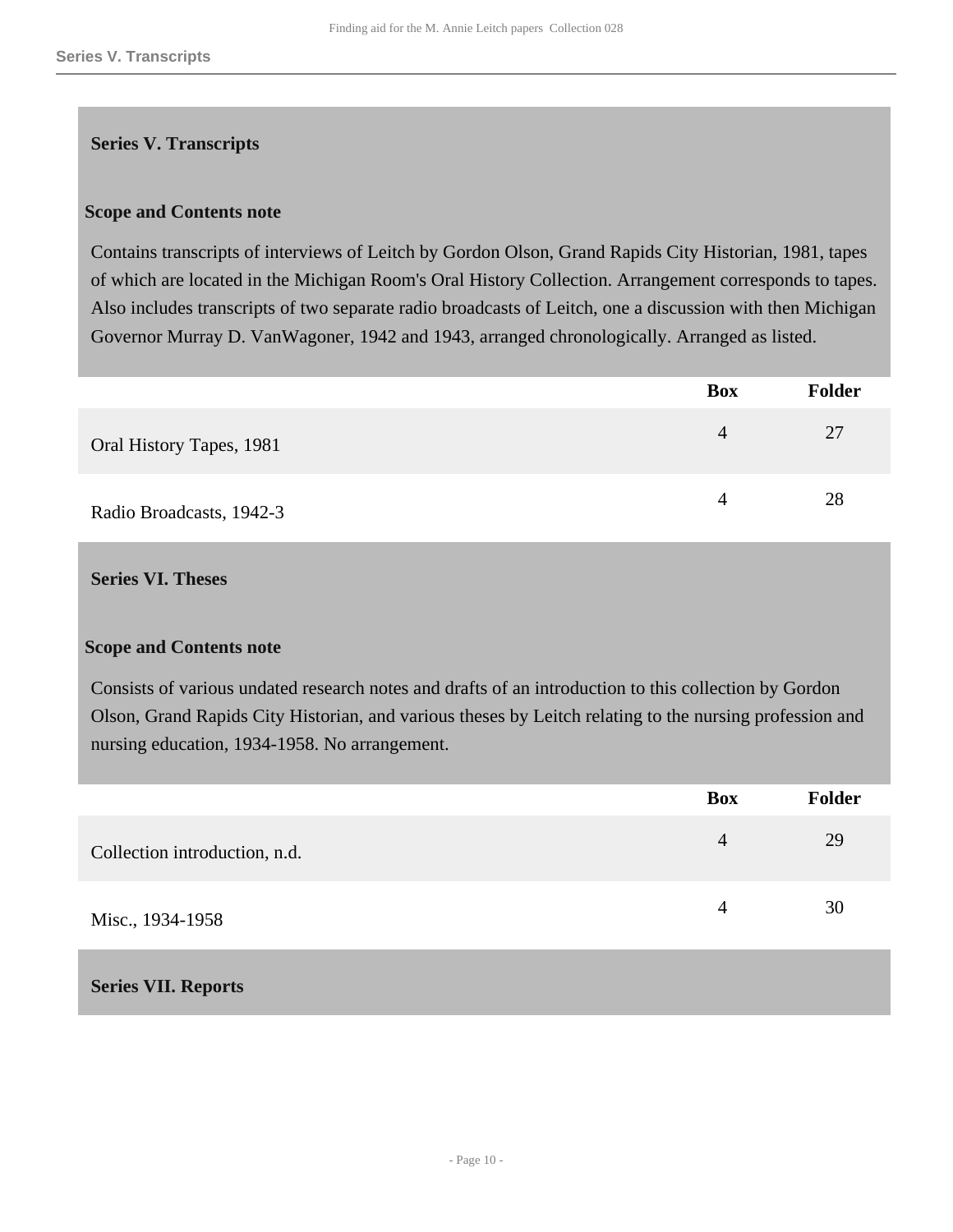#### **Scope and Contents note**

Contains the Report of Survey of the Butterworth School of Nursing and related materials, 1940-1952 not inclusive, as well as three additional reports concerning the status of nursing, no dates. No arrangement.

|                          | <b>Box</b> | Folder |
|--------------------------|------------|--------|
| Accreditation, 1940-1952 | 4          | 31     |
| Misc., n.d.              |            | 32     |

#### <span id="page-10-0"></span>**Series VIII. Pamphlets**

#### **Scope and Contents note**

Consists of various pamphlets related to nursing, the majority of which are recruitment pamphlets for the Butterworth School of Nursing, 1941-1945 not inclusive, and no date. They provide good basic information about the school. No arrangement.

|                       | <b>Box</b> | <b>Folder</b> |
|-----------------------|------------|---------------|
| 1941-1942, 1945, n.d. |            | 33            |

#### <span id="page-10-1"></span>**Series IX. Miscellaneous**

#### **Scope and Contents note**

Includes the following items: commencement program of Butterworth Training School for Nurses, 1897; invitation and program of Butterworth's new hospital opening, 1925; 50th Anniversary Program of Butterworth Hospital Alumnae Association, 1940; nurses' leave permission card, 1943; programs and related items from various conferences and events; blank Butterworth birth certificate; Constitution and by-laws of the Faculty Organization of Butterworth School of Nursing; two issues of Courier, 1980 and 1981; various World War II-related items; one issue of Guinea Gold, in-the-field newspaper from World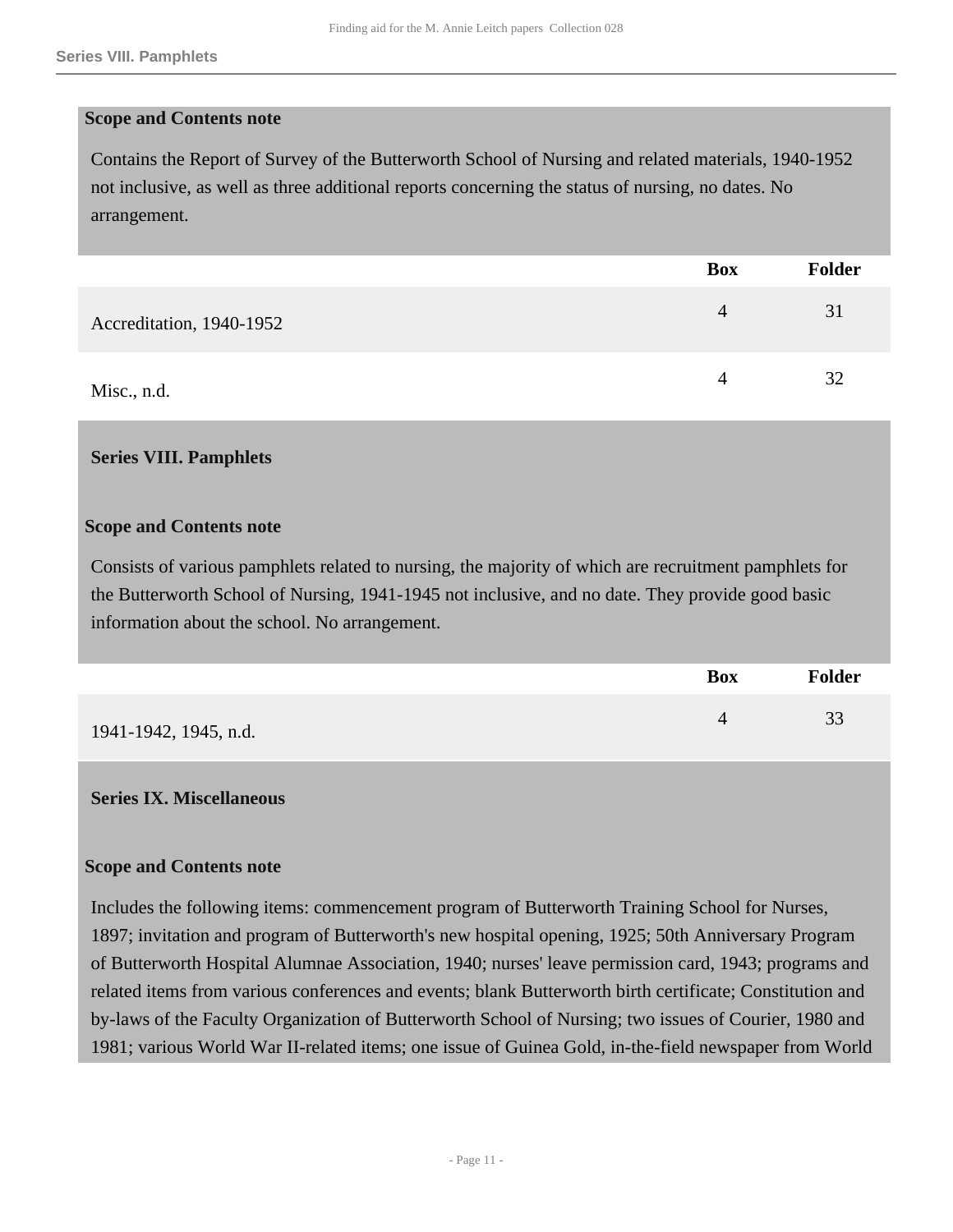War II, 1944; various research notes and written histories of Butterworth Hospital and nursing; material related to Mothercraft Classes and the Susan Lowe Guild of Butterworth Hospital; the Bixler Survey on Michigan's nursing needs and related material, 1946; and materials reporting Leitch's analysis of nursing conditions upon her arrival at Butterworth Hospital, 1936 and follow-up through 1951. 1897-1981. Arranged categorically, chronologically.

<span id="page-11-0"></span>

|                                                                                                              | <b>Box</b>     | <b>Folder</b> |
|--------------------------------------------------------------------------------------------------------------|----------------|---------------|
| 1897-1981                                                                                                    | $\overline{4}$ | 34            |
| World War II, ca. 1940-1945                                                                                  | $\overline{4}$ | 35            |
| Butterworth Hospital and Nursing History, n.d.                                                               | $\overline{4}$ | 36            |
| Mothercraft and Susan Lowe Guild, 1949-1984                                                                  | $\overline{4}$ | 37            |
| Bixler Survey, 1946                                                                                          | 5              | 38            |
| Leitch Analysis, 1936-1951                                                                                   | 5              | 39            |
| <b>Series X. Personnel Records</b>                                                                           |                |               |
| <b>Scope and Contents note</b>                                                                               |                |               |
| Consists of miscellaneous personnel records of Butterworth Hospital. 1936-1952. Arranged<br>chronologically. |                |               |
|                                                                                                              | <b>Box</b>     | <b>Folder</b> |
| 1936-1952                                                                                                    | 5              | 40            |